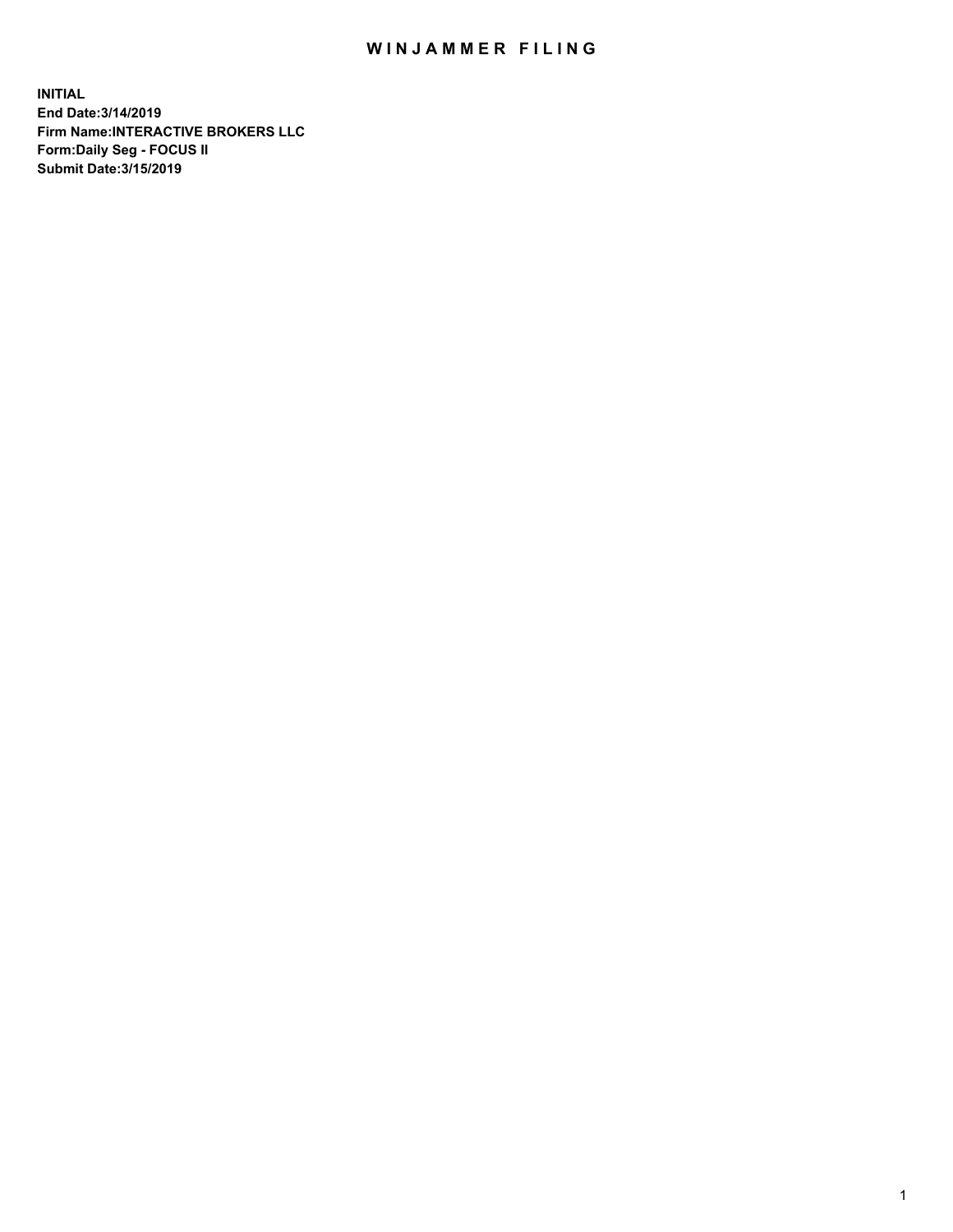**INITIAL End Date:3/14/2019 Firm Name:INTERACTIVE BROKERS LLC Form:Daily Seg - FOCUS II Submit Date:3/15/2019 Daily Segregation - Cover Page**

| Name of Company                                                                                                                                                                                                                                                                                                                | <b>INTERACTIVE BROKERS LLC</b>                                                                  |
|--------------------------------------------------------------------------------------------------------------------------------------------------------------------------------------------------------------------------------------------------------------------------------------------------------------------------------|-------------------------------------------------------------------------------------------------|
| <b>Contact Name</b>                                                                                                                                                                                                                                                                                                            | James Menicucci                                                                                 |
| <b>Contact Phone Number</b>                                                                                                                                                                                                                                                                                                    | 203-618-8085                                                                                    |
| <b>Contact Email Address</b>                                                                                                                                                                                                                                                                                                   | jmenicucci@interactivebrokers.c<br>om                                                           |
| FCM's Customer Segregated Funds Residual Interest Target (choose one):<br>a. Minimum dollar amount: ; or<br>b. Minimum percentage of customer segregated funds required:% ; or<br>c. Dollar amount range between: and; or<br>d. Percentage range of customer segregated funds required between:% and%.                         | $\overline{\mathbf{0}}$<br>$\overline{\mathbf{0}}$<br>155,000,000 245,000,000<br>0 <sub>0</sub> |
| FCM's Customer Secured Amount Funds Residual Interest Target (choose one):<br>a. Minimum dollar amount: ; or<br>b. Minimum percentage of customer secured funds required:% ; or<br>c. Dollar amount range between: and; or<br>d. Percentage range of customer secured funds required between:% and%.                           | $\overline{\mathbf{0}}$<br>0<br>80,000,000 120,000,000<br>0 <sub>0</sub>                        |
| FCM's Cleared Swaps Customer Collateral Residual Interest Target (choose one):<br>a. Minimum dollar amount: ; or<br>b. Minimum percentage of cleared swaps customer collateral required:% ; or<br>c. Dollar amount range between: and; or<br>d. Percentage range of cleared swaps customer collateral required between:% and%. | $\overline{\mathbf{0}}$<br><u>0</u><br>$\underline{0}$ $\underline{0}$<br>00                    |

Attach supporting documents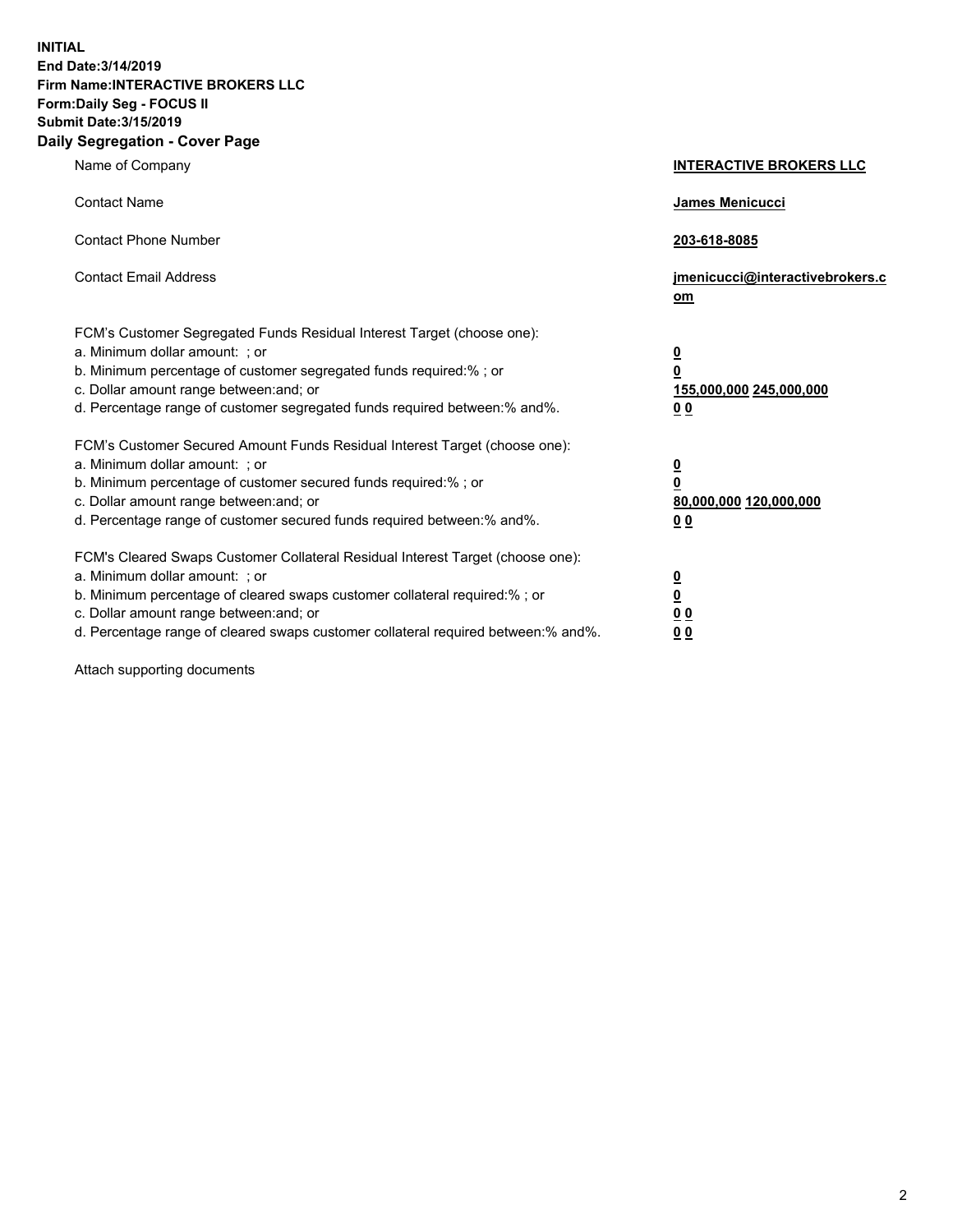## **INITIAL End Date:3/14/2019 Firm Name:INTERACTIVE BROKERS LLC Form:Daily Seg - FOCUS II Submit Date:3/15/2019 Daily Segregation - Secured Amounts**

|                | Daily Segregation - Secured Amounts                                                         |                                   |
|----------------|---------------------------------------------------------------------------------------------|-----------------------------------|
|                | Foreign Futures and Foreign Options Secured Amounts                                         |                                   |
|                | Amount required to be set aside pursuant to law, rule or regulation of a foreign            | $0$ [7305]                        |
|                | government or a rule of a self-regulatory organization authorized thereunder                |                                   |
| $\mathbf{1}$ . | Net ledger balance - Foreign Futures and Foreign Option Trading - All Customers             |                                   |
|                | A. Cash                                                                                     | 456,638,013 [7315]                |
|                | B. Securities (at market)                                                                   | $0$ [7317]                        |
| 2.             | Net unrealized profit (loss) in open futures contracts traded on a foreign board of trade   | -5,862,698 [7325]                 |
| 3.             | Exchange traded options                                                                     |                                   |
|                | a. Market value of open option contracts purchased on a foreign board of trade              | 107,715 [7335]                    |
|                | b. Market value of open contracts granted (sold) on a foreign board of trade                | -19,260 [7337]                    |
| 4.             | Net equity (deficit) (add lines 1. 2. and 3.)                                               | 450,863,770 [7345]                |
| 5.             | Account liquidating to a deficit and account with a debit balances - gross amount           | $6,225$ [7351]                    |
|                | Less: amount offset by customer owned securities                                            | 0 [7352] 6,225 [7354]             |
| 6.             | Amount required to be set aside as the secured amount - Net Liquidating Equity              | 450,869,995 [7355]                |
|                | Method (add lines 4 and 5)                                                                  |                                   |
| 7.             | Greater of amount required to be set aside pursuant to foreign jurisdiction (above) or line | 450,869,995 [7360]                |
|                | 6.<br>FUNDS DEPOSITED IN SEPARATE REGULATION 30.7 ACCOUNTS                                  |                                   |
| 1.             | Cash in banks                                                                               |                                   |
|                | A. Banks located in the United States                                                       |                                   |
|                |                                                                                             | 64,618,344 [7500]                 |
| 2.             | B. Other banks qualified under Regulation 30.7<br><b>Securities</b>                         | 0 [7520] 64,618,344 [7530]        |
|                | A. In safekeeping with banks located in the United States                                   | 411,873,020 [7540]                |
|                | B. In safekeeping with other banks qualified under Regulation 30.7                          | 0 [7560] 411,873,020 [7570]       |
| 3.             | Equities with registered futures commission merchants                                       |                                   |
|                | A. Cash                                                                                     | $0$ [7580]                        |
|                | <b>B.</b> Securities                                                                        | $0$ [7590]                        |
|                | C. Unrealized gain (loss) on open futures contracts                                         | $0$ [7600]                        |
|                | D. Value of long option contracts                                                           | $0$ [7610]                        |
|                | E. Value of short option contracts                                                          | 0 [7615] 0 [7620]                 |
| 4.             | Amounts held by clearing organizations of foreign boards of trade                           |                                   |
|                | A. Cash                                                                                     | $0$ [7640]                        |
|                | <b>B.</b> Securities                                                                        | $0$ [7650]                        |
|                | C. Amount due to (from) clearing organization - daily variation                             | $0$ [7660]                        |
|                | D. Value of long option contracts                                                           | $0$ [7670]                        |
|                | E. Value of short option contracts                                                          | 0 [7675] 0 [7680]                 |
| 5.             | Amounts held by members of foreign boards of trade                                          |                                   |
|                | A. Cash                                                                                     | 95,454,421 [7700]                 |
|                | <b>B.</b> Securities                                                                        | $0$ [7710]                        |
|                | C. Unrealized gain (loss) on open futures contracts                                         | 5,162,324 [7720]                  |
|                | D. Value of long option contracts                                                           | 107,715 [7730]                    |
|                | E. Value of short option contracts                                                          | -19,260 [7735] 100,705,200 [7740] |
| 6.             | Amounts with other depositories designated by a foreign board of trade                      | 0 [7760]                          |
| 7.             | Segregated funds on hand                                                                    | $0$ [7765]                        |
| 8.             | Total funds in separate section 30.7 accounts                                               | 577,196,564 [7770]                |
| 9.             | Excess (deficiency) Set Aside for Secured Amount (subtract line 7 Secured Statement         | 126,326,569 [7380]                |
|                | Page 1 from Line 8)                                                                         |                                   |
| 10.            | Management Target Amount for Excess funds in separate section 30.7 accounts                 | 80,000,000 [7780]                 |
| 11.            | Excess (deficiency) funds in separate 30.7 accounts over (under) Management Target          | 46,326,569 [7785]                 |
|                |                                                                                             |                                   |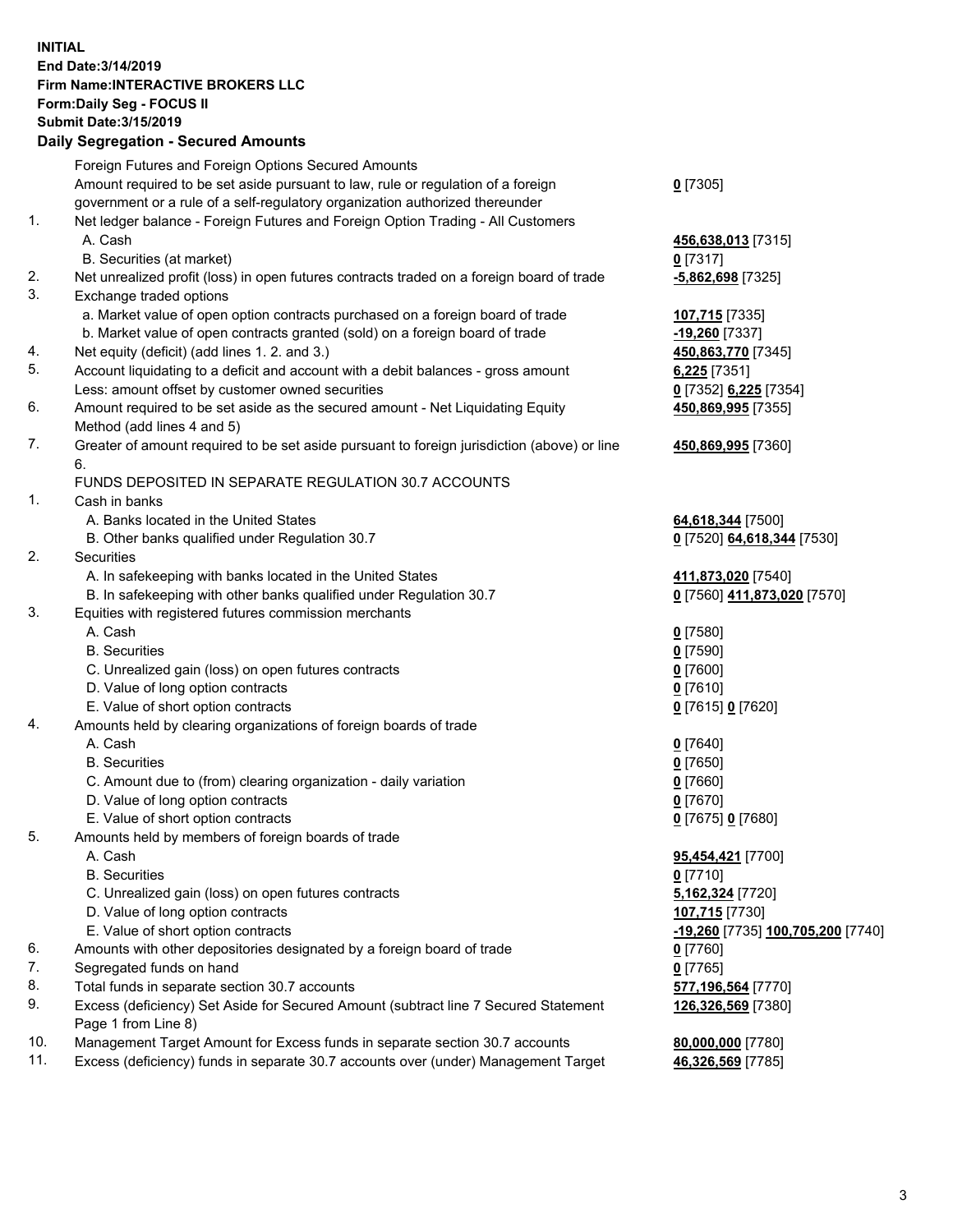**INITIAL End Date:3/14/2019 Firm Name:INTERACTIVE BROKERS LLC Form:Daily Seg - FOCUS II Submit Date:3/15/2019 Daily Segregation - Segregation Statement** SEGREGATION REQUIREMENTS(Section 4d(2) of the CEAct) 1. Net ledger balance A. Cash **3,778,044,749** [7010] B. Securities (at market) **0** [7020] 2. Net unrealized profit (loss) in open futures contracts traded on a contract market **-13,581,775** [7030] 3. Exchange traded options A. Add market value of open option contracts purchased on a contract market **122,339,769** [7032] B. Deduct market value of open option contracts granted (sold) on a contract market **-173,732,973** [7033] 4. Net equity (deficit) (add lines 1, 2 and 3) **3,713,069,770** [7040] 5. Accounts liquidating to a deficit and accounts with debit balances - gross amount **1,300,206** [7045] Less: amount offset by customer securities **0** [7047] **1,300,206** [7050] 6. Amount required to be segregated (add lines 4 and 5) **3,714,369,976** [7060] FUNDS IN SEGREGATED ACCOUNTS 7. Deposited in segregated funds bank accounts A. Cash **497,814,874** [7070] B. Securities representing investments of customers' funds (at market) **2,217,151,495** [7080] C. Securities held for particular customers or option customers in lieu of cash (at market) **0** [7090] 8. Margins on deposit with derivatives clearing organizations of contract markets A. Cash **4,605,409** [7100] B. Securities representing investments of customers' funds (at market) **1,251,260,567** [7110] C. Securities held for particular customers or option customers in lieu of cash (at market) **0** [7120] 9. Net settlement from (to) derivatives clearing organizations of contract markets **4,445,088** [7130] 10. Exchange traded options A. Value of open long option contracts **122,490,034** [7132] B. Value of open short option contracts **-173,878,541** [7133] 11. Net equities with other FCMs A. Net liquidating equity **0** [7140] B. Securities representing investments of customers' funds (at market) **0** [7160] C. Securities held for particular customers or option customers in lieu of cash (at market) **0** [7170] 12. Segregated funds on hand **0** [7150] 13. Total amount in segregation (add lines 7 through 12) **3,923,888,926** [7180] 14. Excess (deficiency) funds in segregation (subtract line 6 from line 13) **209,518,950** [7190] 15. Management Target Amount for Excess funds in segregation **155,000,000** [7194]

16. Excess (deficiency) funds in segregation over (under) Management Target Amount Excess

**54,518,950** [7198]